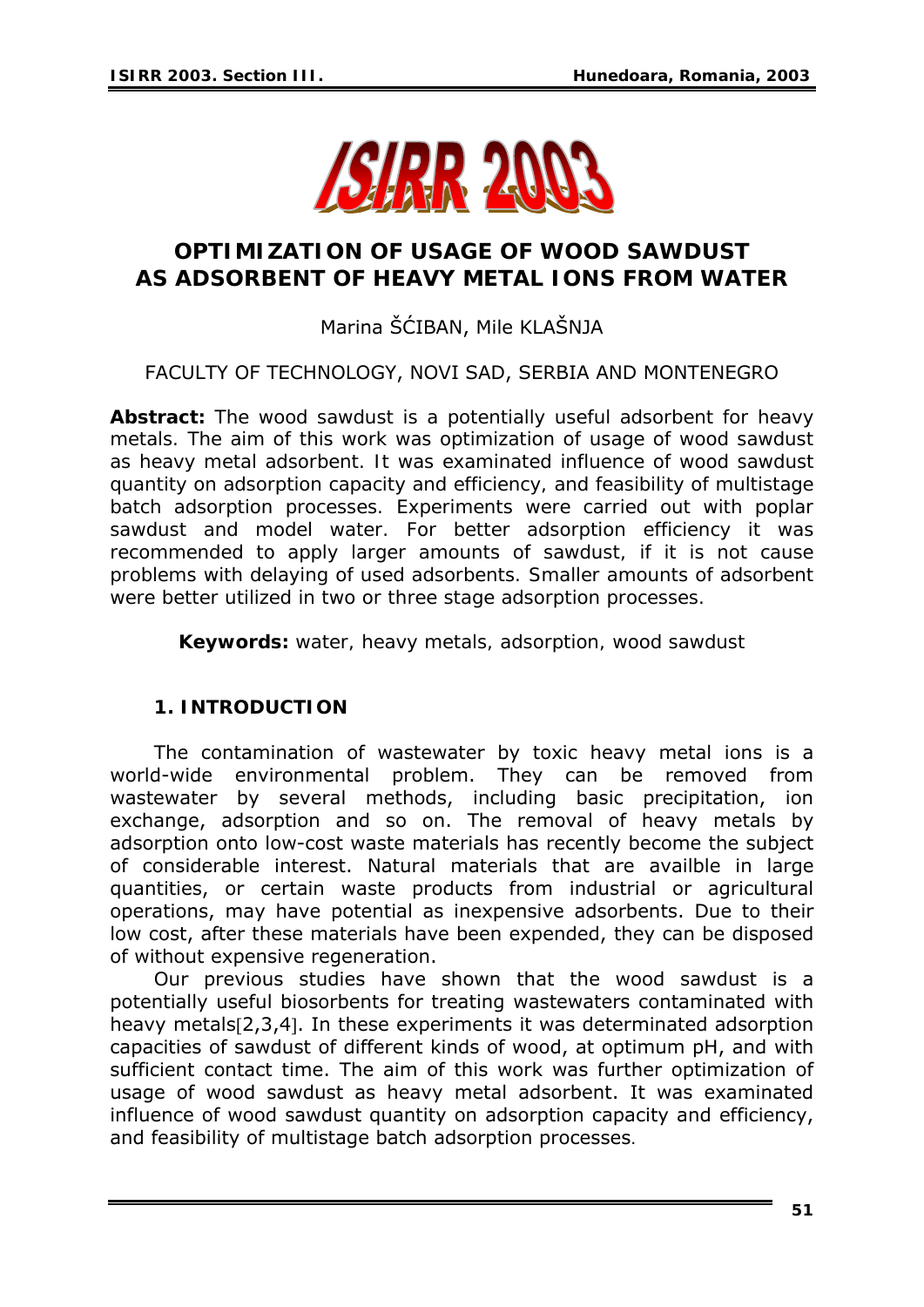#### **2. MATERIAL AND METHODS**

The sawdust of deciduous soft wood – poplar was used as adsorbent in copper(II) removal from water. Wood sawdust was sieved, and the fraction with particle size between 0.5 and 1.0 mm was used for experiments.

The stock solution of copper(II) (0.25 M) was prepared by dissolving  $CuSO<sub>4</sub>·5H<sub>2</sub>O$  in distilled water and its pH was adjusted to a desired value by adding 0.5 M CH<sub>3</sub>COOH. All chemicals used were of analytical reagent grade.

Batch adsorption experiments were carried out by shaking different quantity of wood sawdust with aqueous solution of copper(II) of desired concentration at pH 4. After 3 hours of shaking, the adsorbent was separated by vacuum filtration through the gooch G3, and filtrate was analyzed. Coplexometric method was used for determination of copper(II) concentration before and after adsorption [1].

To determine the adsorption capacity of adsorbent for the removal of copper(II) from water, the Langmuir and Freundlich models were used, as

$$
q = \frac{q_m \cdot K_L \cdot C}{1 + K_L \cdot C}
$$
 (1)  

$$
q = K_F \cdot C^{\frac{1}{n}}
$$
 (2)

where is:  $q - q$  amount of Cu(II) adsorbed per specific amount of adsorbent (mg/g), C – equilibrium concentration (mg/l),  $q_m$  – amount of Cu(II) required to form a monolayer (mg/g),  $K_L$  – Langmuir equilibrium constant, and  $K_F$  and n – Freundlich equilibrium constants. Computer simulation technique was applied to fit the Langmuir and Freundlich equations for the adsorption data. The correlation coefficients  $(R^2)$  were computed, too.

## **3. RESULTS AND DISSCUSION**

To investigate the effects of the initial copper(II) concentrations and amount of poplar sawdust on the uptake of this metal, the process was carried out with initial copper(II) concentrations between 5 and 200 mg/l and warious poplar sawdust concentrations: 1, 2.5, 5, 7.5, 10 and 15 g/l. Fig. 1 shows that the amount of adsorbed copper ions by the adsorbent increased with the increase of initial copper concentration in the solution, and with the decrease of adsorbent quantity. The data presented in Fig. 1 were used to determine the adsorption constants in Langmuir and Freundlich adsorption equations, displayed in Table 1.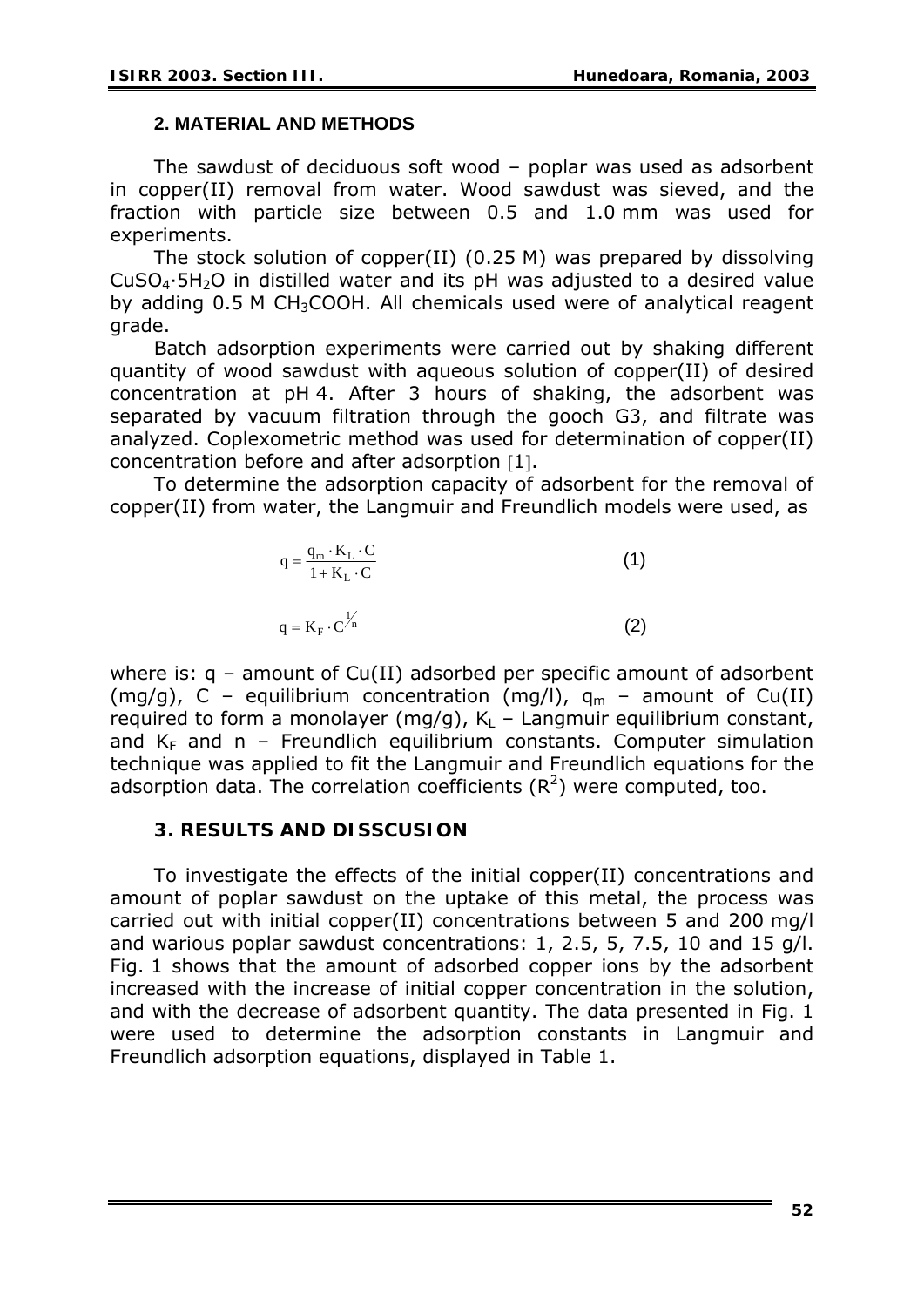

*Fig. 1. Adsorption isotherms of copper(II) at different quantity of poplar sawdust as adsorbent* 

| Amount of<br>adsorbent | Langmuir constants                  |                 |       | <b>Freundlich konstants</b>        |      |       |
|------------------------|-------------------------------------|-----------------|-------|------------------------------------|------|-------|
| (g/I)                  | $\mathsf{K}_{\mathsf{L}}$<br>(1/mg) | $q_m$<br>(mg/g) | $R^2$ | $\mathsf{K}_{\mathsf{F}}$<br>(l/g) | 1/n  | $R^2$ |
|                        | 0.0715                              | 3.241           | 0.999 | 0.0177                             | 0.19 | 0.949 |
| 2.5                    | 0.1045                              | 2.860           | 0.999 | 0.0172                             | 0.18 | 0.843 |
| 5                      | 0.1469                              | 2.605           | 0.999 | 0.0180                             | 0.16 | 0.842 |
| 7.5                    | 0.1890                              | 2.415           | 0.999 | 0.0183                             | 0.16 | 0.825 |
| 10                     | 0.2357                              | 2.288           | 0.999 | 0.0157                             | 0.17 | 0.768 |
| 15                     | 0.2231                              | 2.224           | 0.999 | 0.0134                             | 0.20 | 0.900 |

*Table 1. Adsorption constants for adsorption of copper(II) by poplar sawdust*

It can be noted that the maximum adsorption capacity  $(q_m)$ increased with a decrease in the adsorbent concentration, since the availble surface area was smaller, and the adsorption intensity  $(K_1)$ decreased. Therefore, for determination of maximum capacity of some adsorbent, lower adsorbent quantity is recommended. However, the total amount of the metal removed decreased with an decrease in adsorbent concentration, as seen in Fig. 2. In practise, for good removal of metal ions from water the larger quantity of adsorbent is recommended. Because of that it is important of knowledge of adsorbent maximum capacity when is larger adsorbent quantity is applied. In cases presented in Figures 1 and 2, adsorption efficiency were increased for 8.5 to 10.5 times (in dependence of initial copper(II) concentration) when was adsorbent quantity increased for 15 times (since 1 g/l to 15 g/l). At the same time  $q_m$  was decreased for 45 to 25 %.

In Fig. 3 is present dependence of maximum capacity (Langmuir constant  $q_m$ ) on adsorbent quantity. According to regresion analysis (in Excel program), it is evident that the dependence  $q_m$  vs adsorbent quantity is not linear (Fig. 3a) than power (Fig. 3b). Similar relation exist between Langmuir constant  $K_L$  and adsorbent quantity (not show). However, Freundlich constants vs adsorbent quantity shows polynomial dependence (also not show).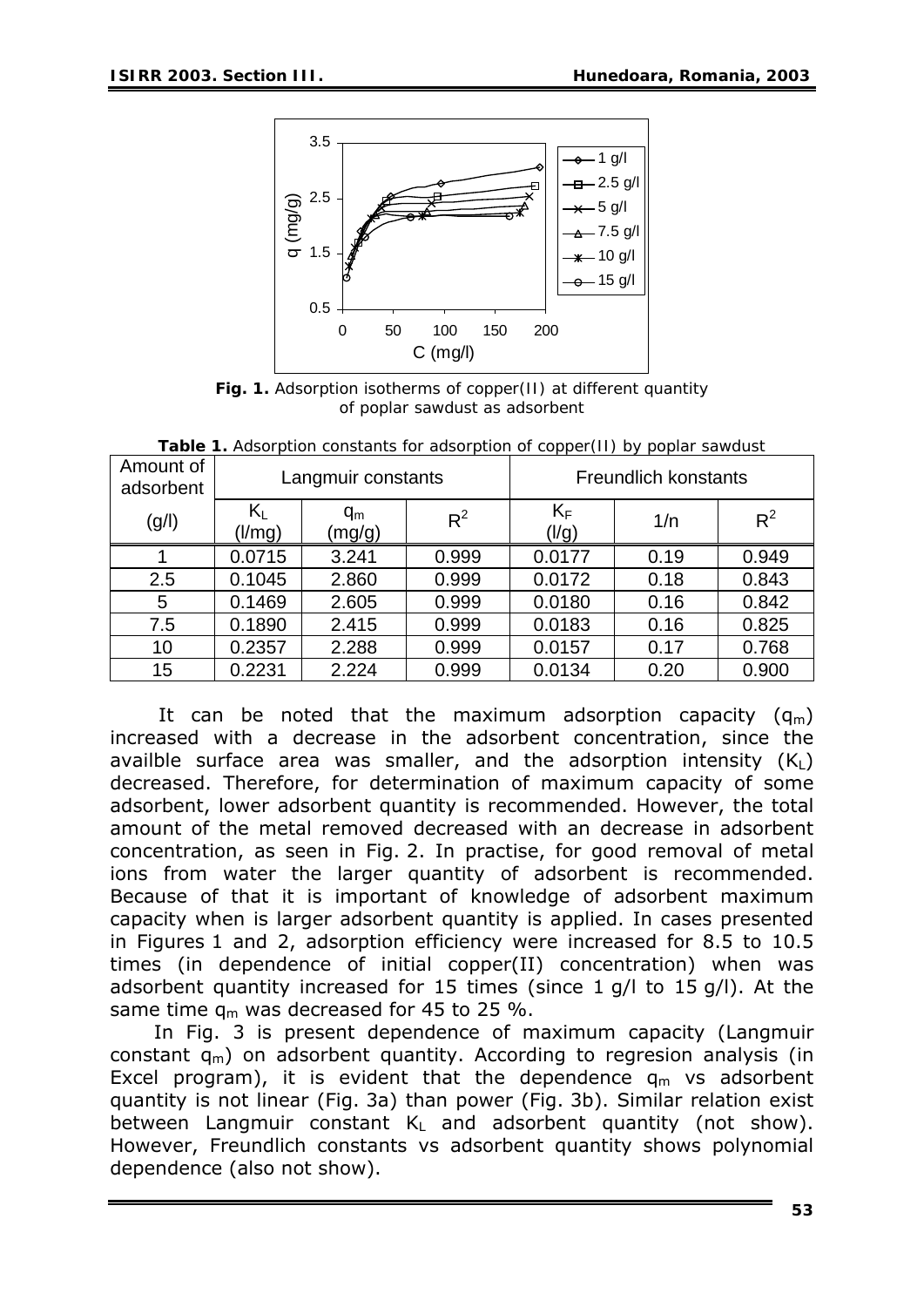

*Fig. 2. Adsorption efficieny of copper(II) by different adsorbent quantity* 



*Fig. 3. Dependence of maximum capacity (Langmuir constant q<sub>m</sub>) on adsorbent quantity: a) linear, b) power* 

From efficasy removal of copper ions from water it is recommended application of higher adsorbent concentration. It is necessary to have sufficiently, local available wood sawdust as adsorbent and to have solution for further treatment and disposal of used adsorbent.

In a batch adsorption process is better to apply multistage countercurrent operation. What results is possible to realize in this case it was investigated by following experiments. As first it was investigated ability to reutilize poplar sawdust as adsorbent, without regeneration. The tests were performed using an initial copper(II) concentration of 50 mg/l, at pH 5, in a 5 g/l sawdust suspension. Adsorption was carried out for 3 hours and then the sawdust was separated, rinsed with double disstilate water and trasferred to another portion of solution. The process was repeated for three times. Each time the sawdust was able to adsorb some copper(II). The largest amount of copper (II) was adsorb in first cycle and with each of its subsequent reutilization the sawdust performance was lower (Fig. 4).

After first cycle adsorbent have a certain number of active sites. In second cycle adsorbent bind still 15% from firstly adsorbed copper(II), and in third cycle still 18%. Amount of adsorbed copper(II) – q, after third cycle is still lower from corresponding  $q_m$  presented in Table 1. It is mean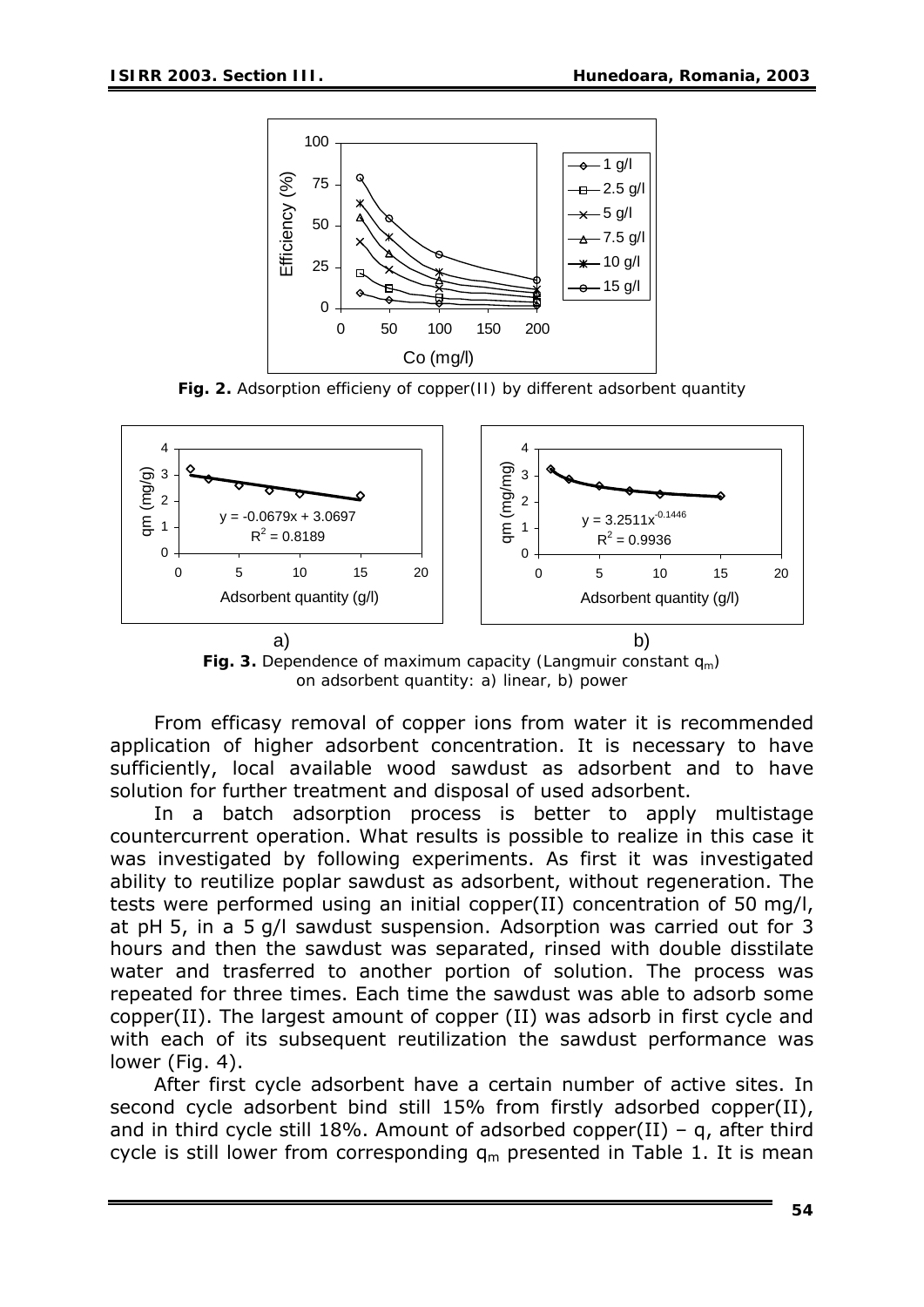that the adsorbent after third cycle, still have a some free active sites for adsorption.



*Fig. 4. Reutilization of poplar sawdust for copper(II) adsorption* 

Influence of adding of fresh adsorbent in treated water on amount of adsorbed copper ions was tested too. In this experimens, after first cycle (like above) in treated water was added a fresh poplar sawdust. The process was repeated for three times. Results is present on Fig.5.



*Fig. 5. Efficiency of copper(II) adsorption by fresh poplar sawdust in three cycle* 

If sawdust added immediately in quantity of 10 g/l, instead 5 g/l in twice, adsorption efficiency will be lower for about 10%. If sawdust was added immediately in quantity of 15 g/l, instead three times by 5 g/l, adsorption efficiency will be lower for about 20%.

On the base of the results presented on Fig. 4 and Fig. 5 it was concluded that the adsorbents like wood sawdust can be applied in multistage countercurrent adsorption operation. Sawdust separation from water is easy, what represent one more advantage of this materials as adsorbents for heavy metal ions from water.